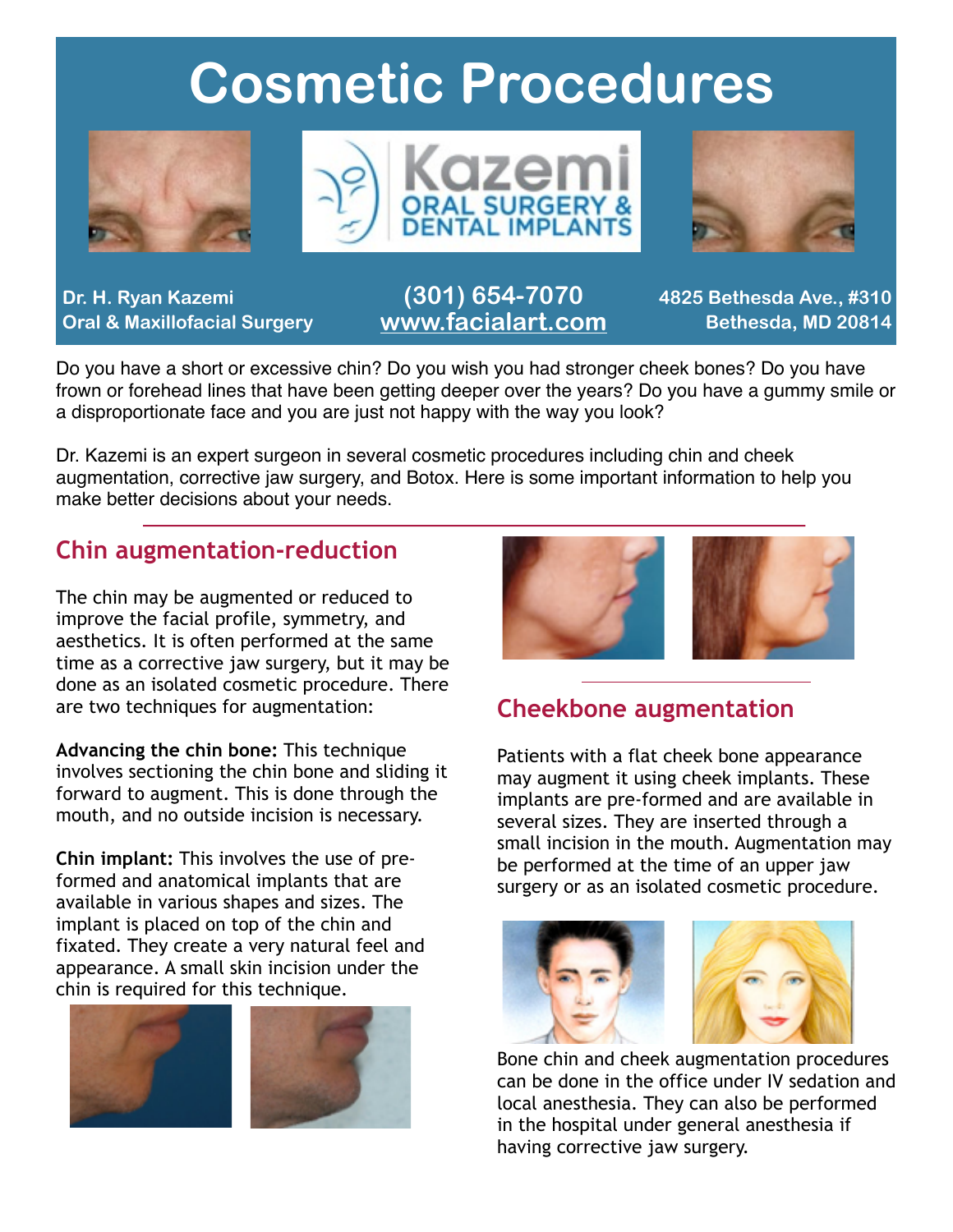### **Botox:**

Chase away lines from worrying, frowning, laughing, along with crow's feet and other wrinkles. Botox ® is a protein product that temporarily blocks nerve impulses to tiny facial muscles related to expression lines. When the muscles relax, they can't contract and cause lines. The procedure is very safe, effective, and effects can last up to six months.

Botox is an office procedure that takes about five minutes. Recovery from Botox is quick. Patients may experience some redness and discomfort for a few hours. Results are usually noticed in three to four days.



## **cosmetic surgeries?**

• **Pain:** Most patients experience three to four days of discomfort, commonly managed with pain medications such as Vicodin or Percocet. As pain gradually diminishes, Ibuprofen (Advil) or Acetaminophen (Tylenol) can be used. After seven to 10 days, most patients no longer have pain and may stop their medications.

- **Swelling:** Any swelling related to surgery will maximize in 36 to 48 hours following procedure, and gradually taper over the next five to seven days. Ice helps to reduce swelling in the first 24 hours.
- **Diet:** Upon arrival home, patients may have water, juices, soups, shakes, puree, and very soft food. For any cosmetic procedure that requires an incision in the mouth, a soft diet is recommended up to five to seven days. No hard, crispy, or spicy foods should be eaten during this period. After seven days, patients may gradually return to normal food.
- **Activity:** Get plenty of rest on the day of surgery. Some patients may feel well enough the following day to walk and go out. That's all right, but take it easy. Avoid strenuous activities for the first two to three days. Refrain from sports, lifting or doing anything that requires exertion. After three days, if patients feel more comfortable, they can walk or do very low-impact exercise, such as swimming or walking. Mild activities may cause some pain but not enough to disturb the surgery site or open the sutures.

Most patients return to work, school, or other normal activities two to three days after surgery. There is no problem with traveling or flying the following day, although it's best to rest for a day or two. Of course, there are always variations in overall response and recovery.

### **Fees, payment options, and insurance**

Cosmetic procedures are not covered by insurances. The fee depends on the type of procedure, its complexity, and kind of anesthesia used. We offer short- and long-term payment plans. Following examination, Dr. Kazemi will discuss your treatment options and review all related fees.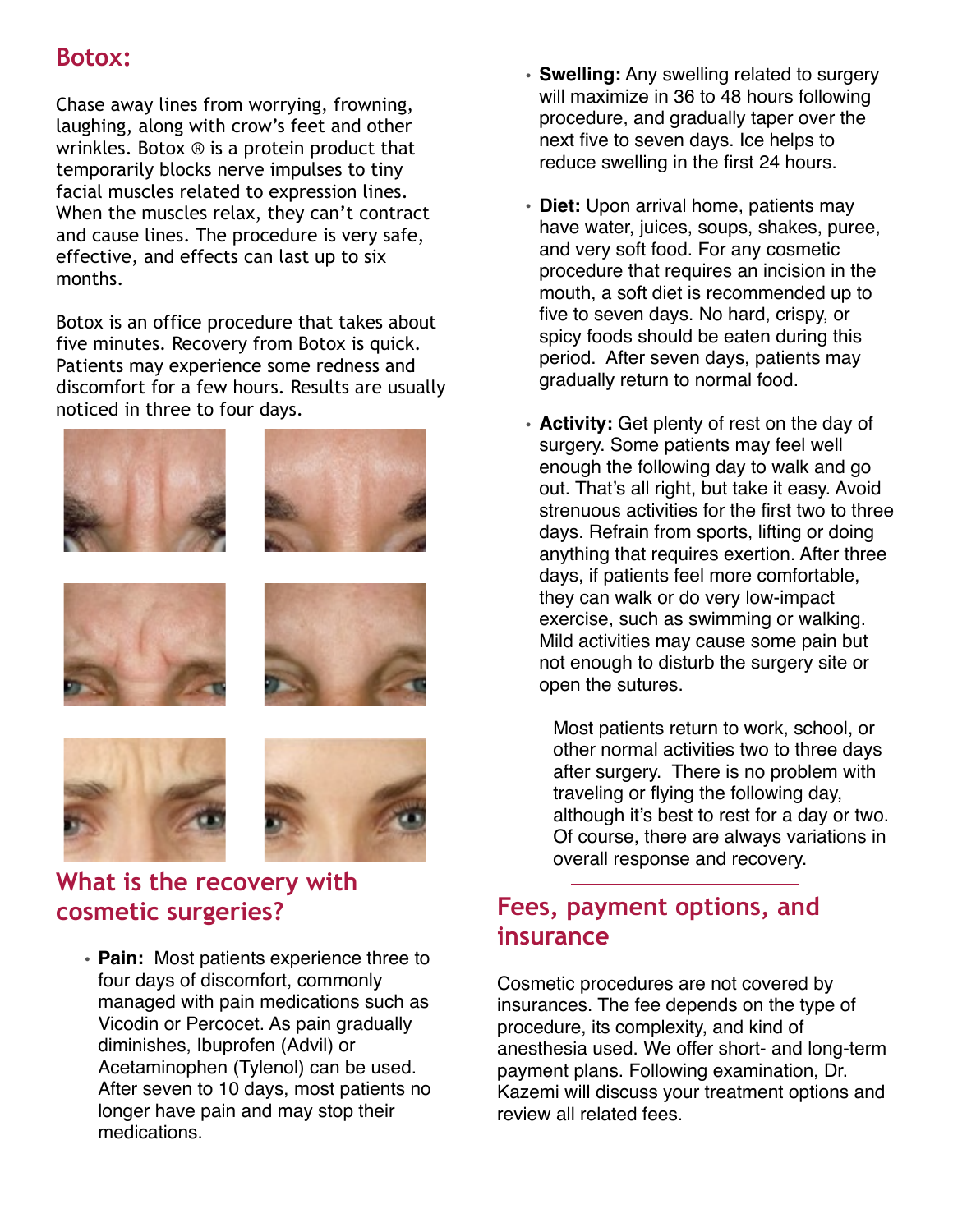# Planning Your Visit



### **Planning the procedure around your schedule:**

We understand that taking time off work or school for a procedure may be challenging. Therefore, we have designed the **All-In-One Visit** program that provides both consultation and procedure on the same day. Post-operative follow-up, although always recommended, can be done via telephone or email.

Forms maybe completed prior to your visit on our website or by fax. These pre-arrangements make it easy to have diagnostic X-rays, consultation, and procedure completed **all on the same day.** Finally, in five to seven days, Dr. Kazemi will check up on patient's progress via phone or email. As a convenience, prescriptions are available right in our office. We offer a flexible appointment schedule, Monday through Friday between the hours of eight and five, and early morning or late-day appointments per special arrangements. Weekend appointments are available for our VIP and presidential service packages and can be reserved per special arrangements.



### **What your escort can do during your procedure?**

Your loved ones can relax in our lounge and enjoy a cup of tea or coffee and read the daily newspaper and wide selection of magazines. Or take advantage of our free Wi-Fi computer lounge to check emails and browse the internet on either your computer or ours. They may also take a stroll on convenient Bethesda Avenue and visit the many stores, coffee shops, and restaurants. We'll

call them when the procedure is complete so they can return to the office and join you in the recovery room.

### **Necessary** i**nformation prior to the procedure:**



•Patient registration form, medical history, signed HIPAA forms. All forms may be completed online or sent by fax prior to your visit.

•A referral form from your dentist indicating the recommended wisdom teeth for extraction and other treatments.

•Panoramic X-ray done within the past six months. Your dentist may send it to us electronically or give you the film to bring. If you don't have a panoramic Xray, we can obtain one in our office.



### **What are the cost, payment options, and insurance protocol?**

The cost depends on type of cosmetic procedure, degree of complexity, and type of anesthesia. Cosmetic procedures are not covered by insurances. Botox

cost is per syringe, and one or two syringes are adequate for most treatments. We have several payment options including short- and long-term plans. If you need special financial assistance to prepare for your desired procedures, a separate consultation appointment is recommended.